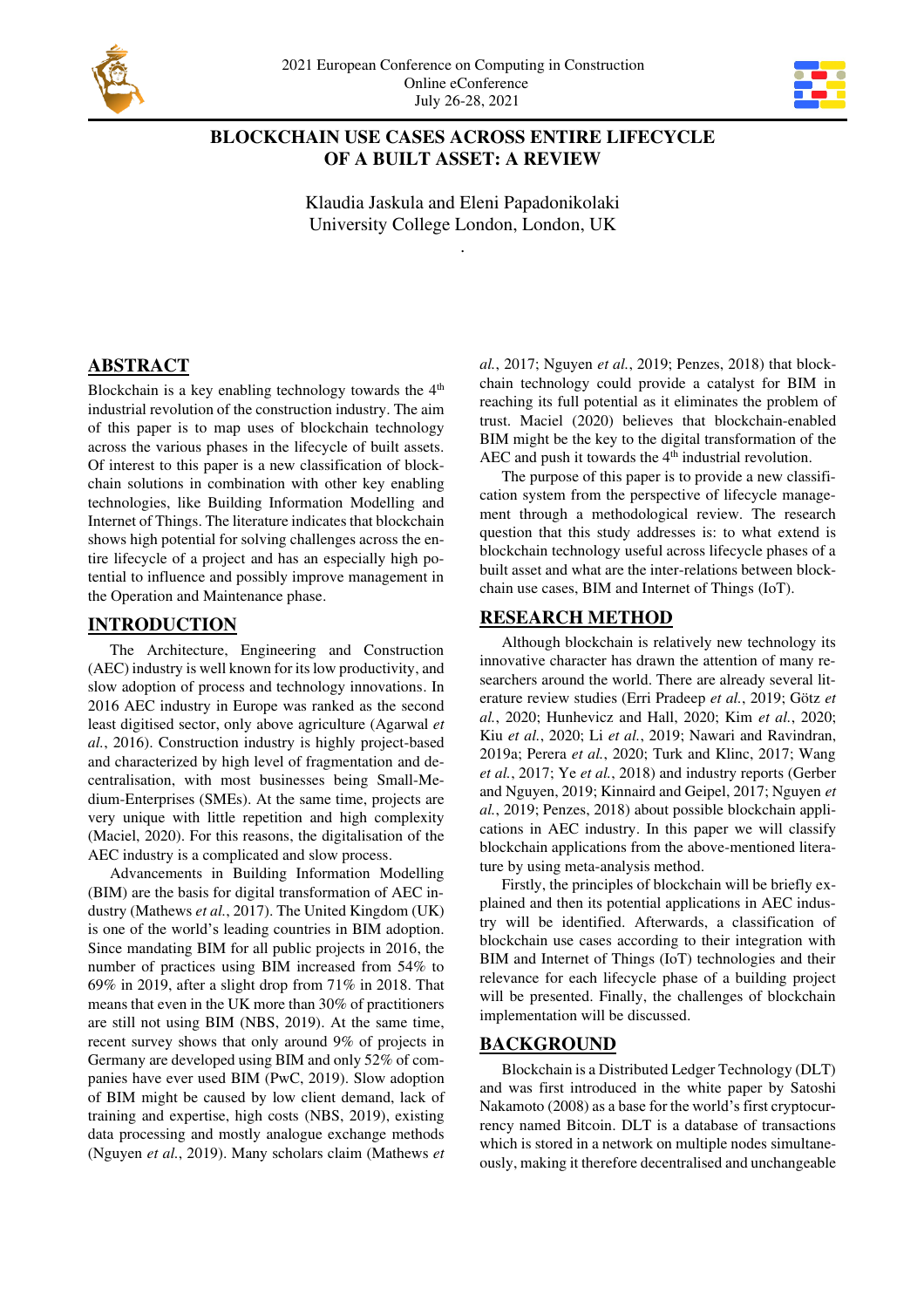(described as immutable). A highly resilient network protocol and consensus mechanism enable all participants of the network to interact with each other in a peer-to-peer manner and thus there is no need for intermediaries and a third party controlling the network. All interactions are cryptographically secured and added to an immutable record of transactions which is then a single source of truth (Perera *et al.*, 2020).

Blockchain is often described as a powerful and disruptive force that can transform the industry and drive the economy on a global scale, as it creates an entire new paradigm for building data collection (Kinnaird and Geipel, 2017; Mathews *et al.*, 2017). The invention of blockchain and the impact it may have on the world has even been compared to the invention of the Internet (Kinnaird and Geipel, 2017; Maciel, 2020; Nguyen *et al.*, 2019). Blockchain has already had a disruptive impact on banking, finance, insurance, health, and education sectors and as discussed herein, may have the potential to transform AEC industry (Kim *et al.*, 2020; Nguyen *et al.*, 2019). Construction projects might be seen as an ideal test case for blockchain implementation as they are involving often numerous stakeholders with high degrees of distrust, requiring a trustworthy, independent, open and secure record of information (Mathews *et al.*, 2017).

Since the emergence of Bitcoin – the first use case of blockchain technologies, known also as Blockchain 1.0 – it was understood that blockchain could have diverse applications beyond cryptocurrencies. Blockchain 2.0 was introduced in 2015 with Ethereum being an alternative platform to Bitcoin (Nawari and Ravindran, 2019a). One of the most fundamental and disruptive innovations enabled by blockchain 2.0 were smart contracts which are digital programs requiring no middlemen, that execute defined terms automatically once predefined conditions have been met. Decentralised Autonomous Organisations (DAOs) are a special type of smart contracts, which resembles a form of an organisation working on a blockchain. Unlike traditional organisation they exist only in the blockchain and therefore have no CEO, board of directors or headquarters (Kinnaird and Geipel, 2017). Applications based on a blockchain that are not run by an intermediary are called DApps. DApps enable direct user interaction with the blockchain, usually through web user interfaces (Hunhevicz and Hall, 2020).

Blockchain 3.0 aims to improve the biggest shortcomings of previous versions such as transaction time, scalability, and ease of implementation (Nawari and Ravindran, 2019a). The next version - Blockchain 4.0, additionally will leverage upon the advantages of integrating Artificial Intelligence (AI) which will enable the system to make decisions and act without direct need for human intervention (Kiu *et al.*, 2020). Blockchain technology is still evolving, and there might be a range of possible applications which are still to be discovered.

## **BLOCKCHAIN APPLICATIONS IN AEC**

A report from Institute of Civil Engineers (Penzes, 2018) indicates that blockchain can tackle problems such as lack of accountability, transparency and efficiency in construction industry. According to Mathews et al. (2017) *'Blockchain's core strength is that it can provide a solution to the problem of trust'*. Blockchain-powered smart contracts may help to solve serious problems of late or withheld payments in construction projects which often lead to project failures and disputes between stakeholders (Wang *et al.*, 2017). Penzes (2018) identifies three potential areas of blockchain applications in construction industry: Payment and Project management, Procurement and Supply Chain Management and BIM and Smart Asset Management.

The concept of blockchain-based platform for payment and contract management is one of the most valuable applications of blockchain in the construction industry (Kim *et al.*, 2020). Such a platform could be used through the whole lifecycle of a project to enable transparent and effective collaboration on every level between all stakeholders (Gerber and Nguyen, 2019). Application of smart contracts ensures that every action, like automatic initiation of payments, always happens according to contractual terms, therefore eliminating the problem of late payments. Also a selective-transparency in payment records in blockchain based data model is possible when needed. For instance, sensitive financial information can be shared privately between two contracting parties, while non-sensitive payment-related information can be seen by all project participants (Das *et al.*, 2020).

Payment management is not the only opportunity for application of blockchain technology. It may revolutionise the current supply chain management by improving its integration, co-ordination and logistics (Kinnaird and Geipel, 2017). Blockchain technology can also be a solution for managing BIM models through the whole lifecycle of a building project. Both BIM and blockchain share the ability to serve as a single source of truth (Di Giuda *et al.*, 2020). Blockchain enables an immutable record of changes of a BIM model as well as immutable record of ownership of a model or of a digital component (Gerber and Nguyen, 2019). For managing BIM models a Decentralised Common Data Environment (DCDE) was proposed, instead of traditional central cloud-based storage (Kinnaird and Geipel, 2017; Nawari and Ravindran, 2019a)

Li *et al.* (2019) have outlined other potential applications of blockchain technology for the built environment such as smart energy, smart cities, sharing economy, smart government, intelligent transport and business models. For the scope of this review paper, these applications will be omitted in the classification, as they cross over into other sectors.

Hunhevicz and Hall (2020) summarised all blockchain use cases in AEC industry into 7 categories: Internal use for administrative purposes, Transaction automation with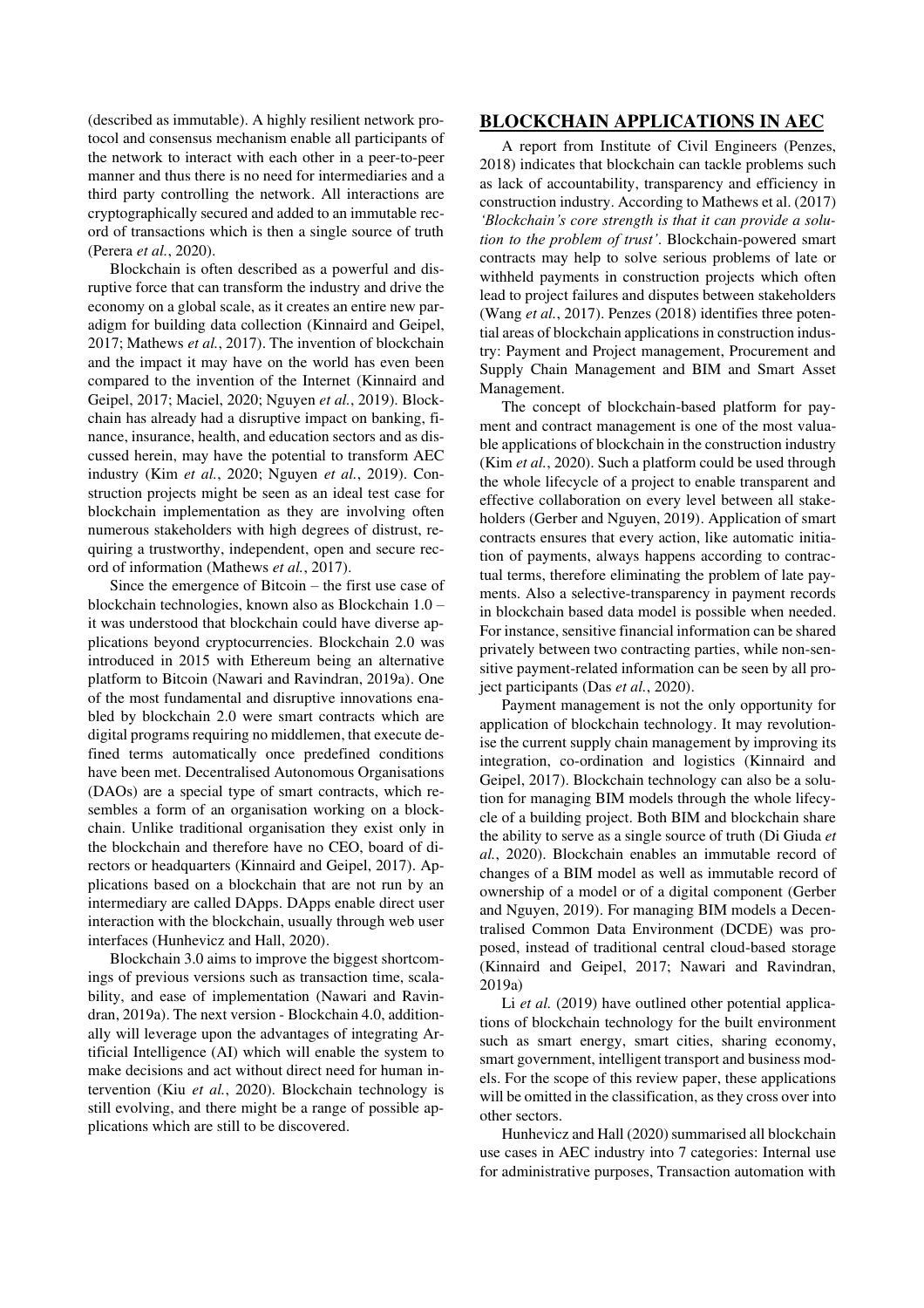smart contracts, Immutable record of transactions, Immutable record of assets/identities, Coins/tokens as payment for incentive scheme, Decentralised applications (DApps), Decentralised Autonomous Organizations (DAOs). Wang et al. (2017) proposes another new use case for asset management which is blockchain-enabled equipment leasing platform. Another recent systematic literature review from Kiu et al. (2020) classify blockchain use cases in a similar manner to Penzes (2018), but with two additional categories. Firstly, real estate management which includes previously mentioned use case for record of property ownership, for example blockchain enabled land title registry. Secondly, funding management which is a relatively new proposal for a blockchainenabled crowdfunding platform to raise funds for certain projects (Kiu *et al.*, 2020).

### **BLOCKCHAIN, BIM AND IOT**

Both industry and academia reports (Kinnaird and Geipel, 2017; Ye *et al.*, 2018) indicate that blockchain, BIM and the IoT are three technologies which are currently having a profound impact on the AEC industry. It is difficult to analyse the benefits of a single technology, as they are complementary to each other and it is their interaction that enables new applications in AEC industry (Ye *et al.*, 2018). In this section (and in Figure 1) a classification of blockchain use cases according to the integration of blockchain, BIM and IoT is presented.

The biggest advantages that integration of blockchain to BIM collaboration can offer are: an immutable record of changes of a digital model, assigning responsibilities to all stakeholders according to their roles and transparent record of data entries and ownership in BIM model. Through blockchain features such as decentralisation, immutability of decisions and files, and protection of intellectual property some of the shortcomings of centralised BIM implementations could be tackled (Dounas *et al.*, 2020). Linking BIM to blockchain enable the ability to track project progress and worked hours (Penzes, 2018).

Blockchain technology can solve the limitations and risks of IoT data, such as vulnerability of central database, need of third controlling party or risk of data leakage (Ye *et al.*, 2018). As a more and more devices, in transportation, infrastructure, energy, waste or water, become connected, there will emerge a need for a trusted system able to process all transactions between those devices (Nguyen *et al.*, 2019). Internet of Things will need a blockchainenabled Ledger of Things (Kinnaird and Geipel, 2017). One of the most often mentioned use cases of IoT and Blockchain integration in construction industry is tracking of supply chain logistics and record of maintenance and operations data (Qian and Papadonikolaki, 2020).

A vision of a real-time Digital Twin can become reality thanks to the integration of BIM, IoT and blockchain technology. At its basic level a Digital Twin is a digital representation of a built asset and their processes. Integration of BIM, blockchain and IoT has the potential to turn

Digital Twins to live and always updated source of information which may even operate autonomously through smart contracts (Götz *et al.*, 2020). Another application which utilizes all three technologies is verification of activities and installation tasks on the construction site (Di Giuda *et al.*, 2020).

Kinnaird and Geipel (2017) introduced a concept of the Blockchain of Circular BIM Things, which combines the use of blockchain, BIM and IoT with the concept of the Circular Economy, which can be defined as *'a system that aims to create a more efficient and environmentallyfriendly economy through the re-use and recycling of materials'*. Finally, the integration of these three technologies enables a secure, transparent and convenient Decentralised Common Data Environment (DCDE), where BIM information and IoT data can be managed and stored (Tezel *et al.*, 2020; Ye *et al.*, 2018).

# **BLOCKCHAIN ACROSS LIFECYCLE STAGES**

The Association for Project Management (APM) defines 6 lifecycle phases of a project which are: Concept, Definition, Implementation, Handover and Close, Operations and Termination (Naybour, 2012). The RIBA Plan of Work 2020 organises the lifecycle of building projects into eight stages: Strategic Definition, Preparing and Briefing, Concept Design, Spatial Coordination, Technical Design, Manufacturing and Construction, Handover and Use (RIBA, 2020). For this work, and based on both the APM and RIBA lifecycle concepts, we will simplify the lifecycle of a built asset into 5 phases:

- Preparation Phase,
- Design Phase,
- Construction Phase,
- Operation & Maintenance (O&M) Phase
- Termination Phase.

In this section we will discuss how blockchain can support continuous use of digital information across the entire lifecycle of a built facility. A classification of use cases from recent literature according to their appropriateness in each lifecycle phase is presented in [Figure 1](#page-3-0).

### **Whole Lifecycle**

Numerous blockchain applications are relevant during the whole lifecycle of a built asset. Especially the idea of a Decentralised Common Data Environment (DCDE) is important for the entire lifecycle of a built asset, as it facilitates continuous collaboration between all participants of a project and ideally works as a single source of truth for all project information. Therefore, it is vital that DCDE upholds data security, quality, privacy and integrity standards, which can be secured by blockchain (Nawari and Ravindran, 2019a). Using a blockchain platform means a perfect notarisation and synchronisation of documents during the whole project lifecycle. A blockchain records every creation, deletion, and updating of files, knows exactly the origin of every information and enables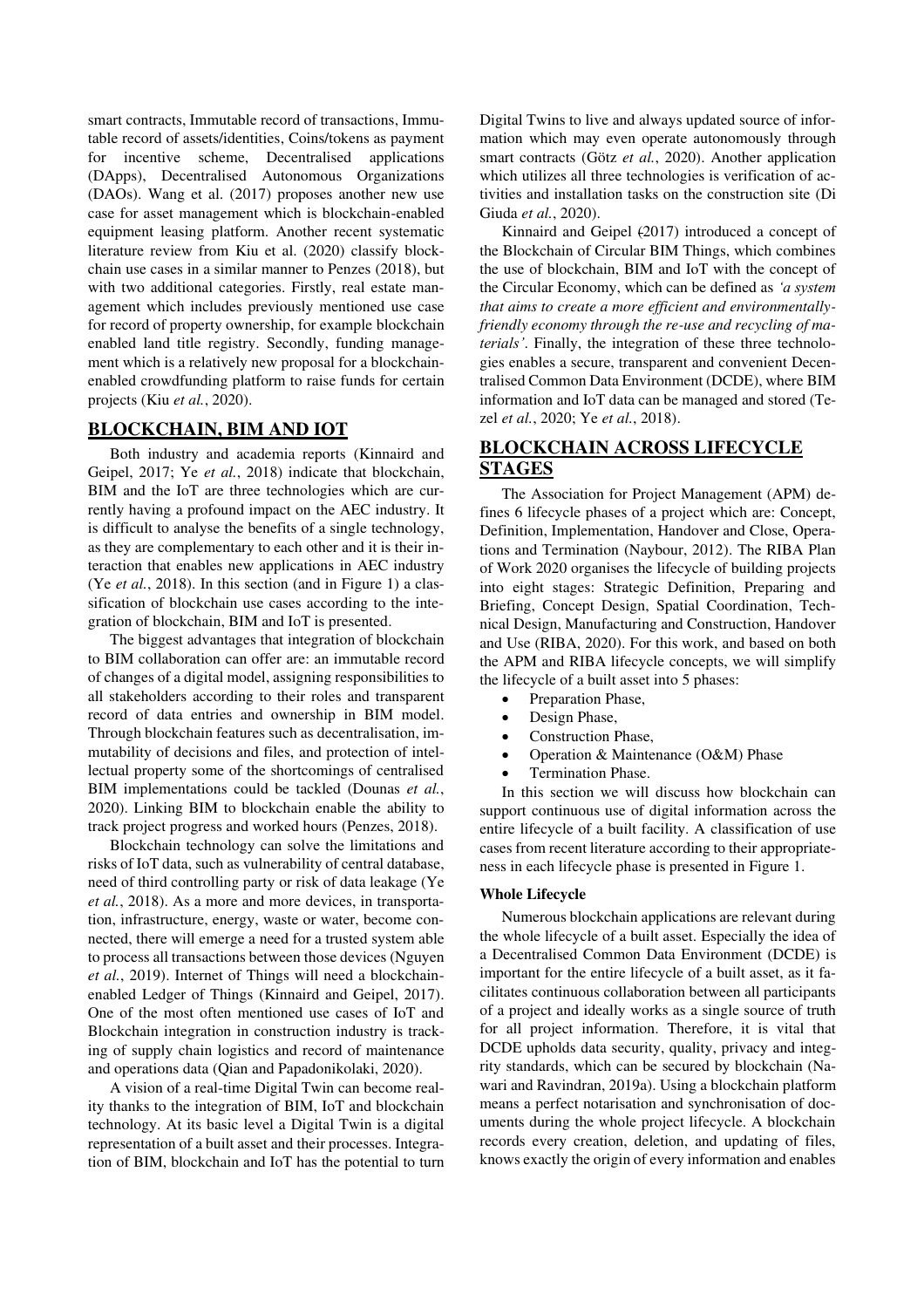their authentication and data provenance (Wang *et al.*, 2017).

Most of the use cases of transaction automation with smart contracts, like triggering payments or contract deliverables, self-executing contract administration and automated data/information sharing (Hunhevicz and Hall, 2020) are possible to implement in every phase of a project. An idea of shared Project Bank Accounts and insurances between multiple, independent stakeholders during the whole project was described as a good use case for blockchain implementation (Das *et al.*, 2020; Li *et al.*, 2019). As blockchain is a base for Bitcoin, Hunhevicz and Hall (2020) consider payment in cryptocurrencies in AEC industry a worthwhile use case to consider.

Cryptocurrency coins or tokens can also have another

(2017) propose the use of an #AECoin as a token to provide incentives over the whole building lifecycle. Project contributors would be rewarded with tokens for bringing valuable and long-term solutions to the project. This would create a win-win situation for both project owner and project participants, as they could build their reputation based on their rewards (Mathews *et al.*, 2017). A blockchain platform would enable managing identities for reputation of people or firms for clear and trustworthy identification which could support stakeholder selection process. Based on digital identities Decentralised Marketplaces for Products and Services could be established using DApps (Kinnaird and Geipel, 2017).



 $[BIM + Blockchain + IoT] [BIM + Blockchain] [IoT + Blockchain]$ Legend: Blockchain

*Figure 1 Classification of blockchain use cases for all lifecycles of a building project, author's representation.*

<span id="page-3-0"></span>use than only for financial purposes. Mathews et al.,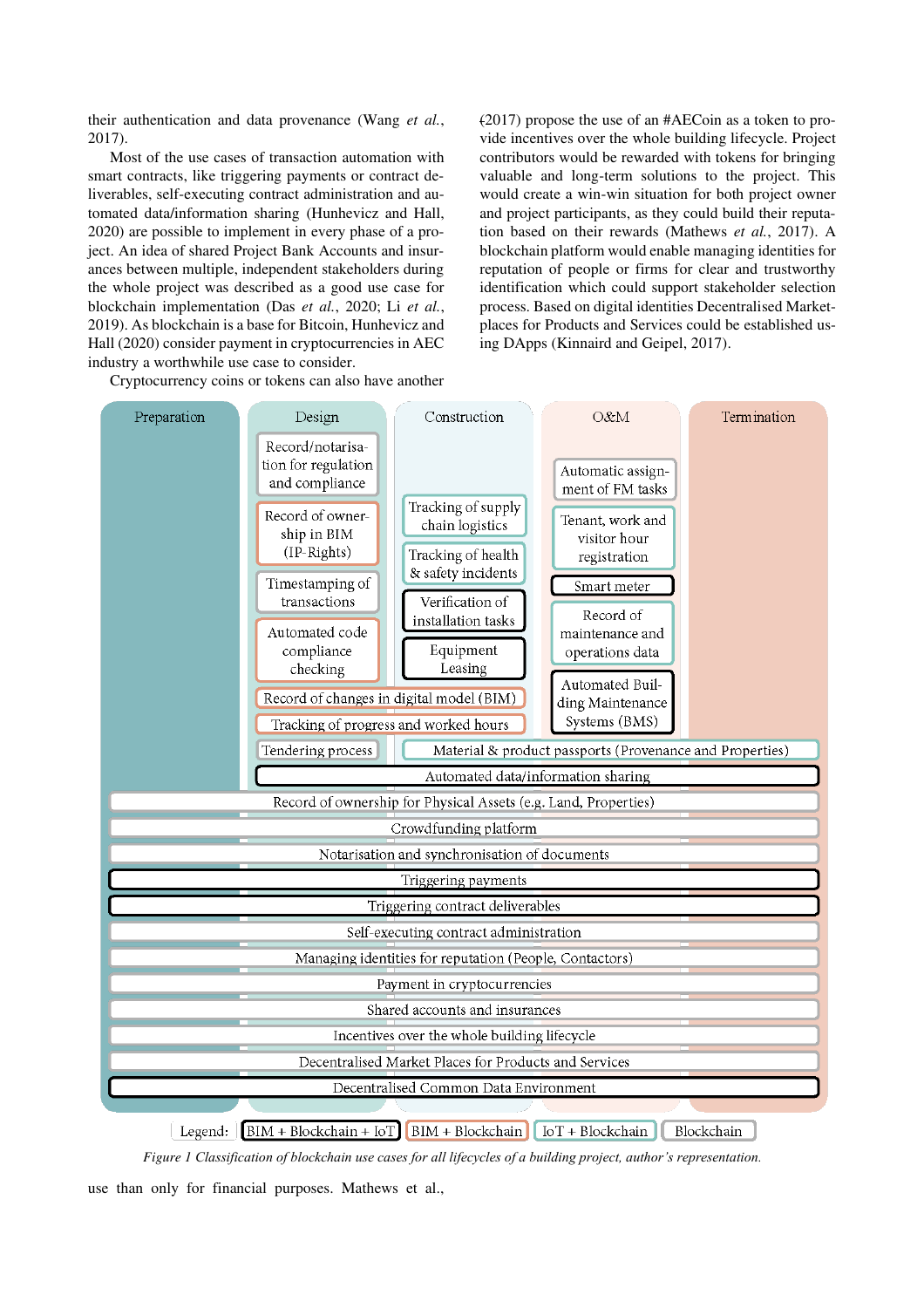#### **Preparation Phase**

Typically, in the beginning of building projects, the use of digital tools is limited. However, even before the first BIM models are created there is a high potential for blockchain implementation. In order to use the advantages of applications described in the previous chapter from the very beginning and throughout the project it may be necessary to define all future data needs for DCDE. Blockchain enabled record of ownership, especially in cases such as land property, could significantly ease and speed up the process of purchasing land in the first steps of the project (Kiu *et al.*, 2020). Some projects such as new landmarks for a country or a city typically requires raising significant funding from investors. Blockchain enables the initiation of a safe, transparent platform for crowdfunding, which can be traced by anyone in later stages of a project (Kiu *et al.*, 2020).

#### **Design Phase**

The design phase is a process of continuous development of design models where collaboration among stakeholders is essential. Blockchain enables the ability to store an immutable record of changes that all participants make to a BIM model (Di Giuda *et al.*, 2020). Thanks to timestamping of transactions and tamper-proof guarantee the record is transparent and easy to follow. A cryptographically secure digital signature protects data provenance as well as the metadata such as timestamps or author information (Turk and Klinc, 2017). At the same time, the record enables stakeholders to publicly prove the ownership of Intellectual Property (IP) rights for whole BIM model or a singular component such as Revit families (Erri Pradeep *et al.*, 2019). Ability to prove IP rights during collaboration between stakeholders would enhance trust and be a big step towards enhanced BIM collaboration (Nawari and Ravindran, 2019a). Blockchain mechanism can be also used for decentralised design optimisation conducted by both human or artificial intelligence agents (Dounas *et al.*, 2020).

As the design process starts, a blockchain system can start recording all interactions between all stakeholders (Yang *et al.*, 2020) as well as worked hours and submitted deliverables defined by different design packages. Based on that a smart contract can be prepared to initiate automatic payments whenever defined milestones are achieved or deliverables are submitted in time (Penzes, 2018). Blockchain enabled design process ensures an immutable record of changes using any type of data, including documents, pictures, videos or BIM, in the same time enhancing trust and accountability between all project participants (Yang *et al.*, 2020). Blockchain technology would also be very advantageous in tender procedures. All the tender documents, such as the information models presented both by the client and by the bidders, could be stored in an immutable way. This would eliminate any possible operational ambiguity and ensure effective and fair competition (Di Giuda *et al.*, 2020).

Nawari and Ravindran (2019a) introduced Automated Code-Checking and Compliance (ACCC) Framework for the automation of the Building Permit Process in post-disaster recovery. In their system the architect sends a BIM model for review to a building authority which is then verified and processed by a smart contract. Removal of an overseeing third-party could lead to significant savings by removing processing fees, diminishing paperwork and shortening the time needed to issue building permits. Moreover, such a platform provides transparency and secure network services without interruption which is especially important in the process of rebuilding after a disaster (Nawari and Ravindran, 2019b). Nevertheless, it is not hard to think how this solution could be applied on regular projects.

The aforementioned examples show that blockchain has the potential to address many challenges during the design phases by clarifying liabilities, increasing the reliability of information and improving the security of information flow (Erri Pradeep *et al.*, 2019).

### **Construction Phase**

One of the most significate impacts that blockchain may have on the construction phase of a building is how it can change the supply chain logistics and management. According to Qian and Papadonikolaki (2020) blockchain has three main applications in the supply chain: tracking with help of Internet of Things (IoT), contracting through automation and application of smart contracts, and transferring of cash flows. These applications of blockchain can significantly enhance trust and transparency between participants and increase effectiveness and security of supply chain management (Qian and Papadonikolaki, 2020; Tezel *et al.*, 2020). Integrating innovative technology such as blockchain into construction logistics will force organisations to innovate and change their business models, as the roles of individuals and internal business structures will change (Tezel *et al.*, 2020). Kifokeris and Koch (2020) proposed a model for independent construction logistics consultants which ensures integrated economic, material and information flow, improves process management, increase productivity and in the same time facilitates consultant's competitive advantage. Each component or material used in the project can be registered with a unique ID on the blockchain platform, creating a possibility for a digital identification – Material and Product Passports. They enable tracking of each component from production, through the supply chain and its installation until it is reused or recycled (Penzes, 2018). Such a blockchain-based system for procurement would provide all stakeholder with transparent information about all the fabrication and design specifications, transportation and installation details and production and procurement details (Yang *et al.*, 2020).

The concept of triggering payments by smart contracts can be applied not only in the supply chain management. As in design phases, where submission of design packages triggers smart contract, construction tasks are the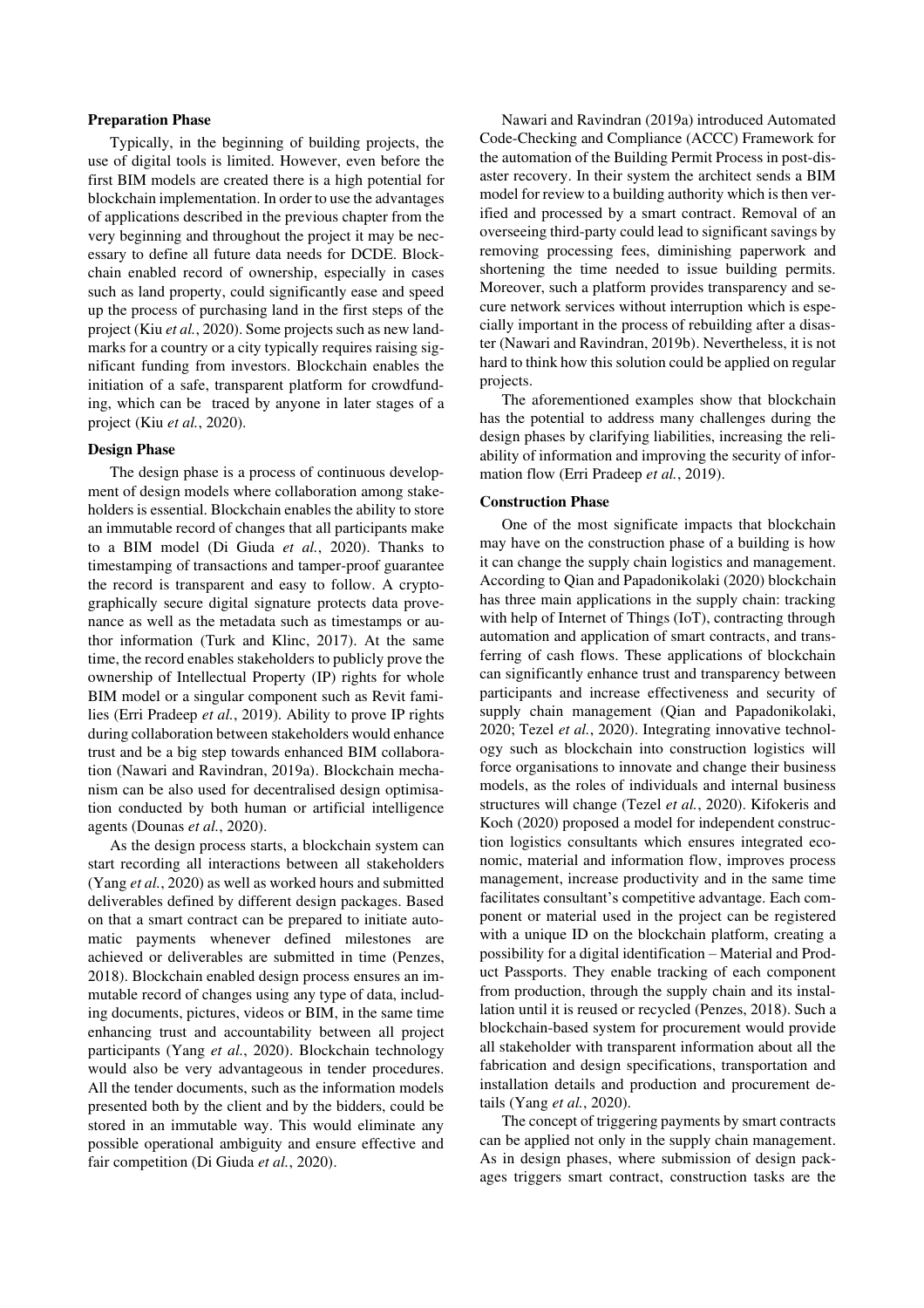triggering smart contracts (Penzes, 2018) For example, when a construction project reaches a specified structural level, such as frame stage, lock-up stage etc, an automated payment from project client to the general contractor could be triggered by execution of the smart contract. Consequently, based on the contract conditions, all related payments, stipulated as smart contracts between the general contractor and their subcontractors or suppliers, could be automatically activated (Wang *et al.*, 2017). Activities at the physical delivery, such as verification of installation tasks, could also be coded into a smart contract and consequently trigger payments (Di Giuda *et al.*, 2020).

Leasing heavy equipment, such as cranes or loaders instead of purchasing them is becoming an increasingly frequent option for contractors. The traditional leasing process is often inefficient and time-consuming due to a large amount of paperwork which needs to be done. Moving the leasing process to a blockchain platform could speed it up significantly, as all steps such as insurance and payment would be combined in one platform. Implementation of IoT sensors would enable automatic tracking and recording of operational status of the equipment such as electricity consumption, daily usage and abnormal breakout events (Wang *et al.*, 2017).

#### **Operation and Maintenance (O&M) Phase**

Götz et al. (2020) identified many use cases of blockchain and smart contracts for O&M phase. Blockchain technology could be a solution for storing operational data and storing maintenance, access, and activity metadata. Smart contracts can be used for automatic regulation of building systems, smart meter solution for water, energy and grid providers, automatic assignment of tasks for facility managers, tenant, work, and visitor hour registration, ID verification, additional work claims, enabling predictive planning for maintenance, and smart scheduling. A blockchain-enabled Digital Twin could support processes and decisions (both strategic decisions making and on-field daily asset management) in a wide range of asset management activities (Götz *et al.*, 2020). A verified record of maintenance and operation data is essential for facility managers. Thanks to blockchain the quality of the data from the IoT services can be appropriately verified and adjusted to contractual requirements.

In order to provide facility managers a digital model, a sufficient BIM framework is required from the inception of the project (Götz *et al.*, 2020). COBie (Construction Operations Building Information Exchange) models defining data exchanges from the design and construction phases could be enhanced, or replaced by a blockchainenabled platform (Kinnaird and Geipel, 2017).

Ye et al. (2018) proposed an automated Building Maintenance System (BMS) in the form of a Decentralised Autonomous Organisations (DAOs) which could collect data from IoT sensors and record them in the blockchain enabled Digital Twin. In case of a failure of some component the DAO could respond to this event according to the scheme of the smart contract. The proposed system could automatically write a damage report, connect a designated service provider, or purchase a new component without need for a human action (Ye *et al.*, 2018).

Tracking of supply chain logistics is also relevant in the O&M stage. A blockchain system records the history of the supply chain from the raw material preparation to offsite manufacturing, transportation, site construction, and until the final commissioning. Furthermore, Product Passport gives overview about all information of each installed product. As those information are always authentic and non-editable, in case of a serious defect of a product, the responsible party can be quickly identified and confirmed without tedious arguments (Wang *et al.*, 2017).

### **Termination Phase**

Reliable provenance of materials is crucial for sustainability and responsible sourcing in the industry as the reuse and recycling of materials can depend on the certified material specifications (Penzes, 2018). A Data record from the whole lifecycle of an asset and Product and Material Passports provide knowledge about every element of a building and therefore allows for a sustainable reuse and recycling of materials. As we mentioned earlier, blockchain technology could be a significant step in the move towards adoption of Circular Economy principles in AEC industry (Nguyen *et al.*, 2019).

## **DISCUSSION**

This study presents an alternative classification of blockchain use cases in the AEC industry to further the research on the topic. Our classification affirms that blockchain may be advantageous at all lifecycle stages and facilitates the advancements of BIM and IoT. As seen in Figure 1, blockchain and BIM use cases are mostly relevant in the Design phase of a project, while blockchain and IoT integration is applicable in Construction and O&M stage. As most of the literature presents theoretical use cases rather than practical implementation of blockchain technology in the industry (Tezel *et al.*, 2020), further research should focus on prototypes and case studies. The development of blockchain enabled DCDE is especially important, as it is intended as a base and a single source of truth during the entire lifecycle of a built asset.

Transaction automation with smart contracts is relevant in all lifecycle phases of a built asset. The contents of a smart contract may be adjusted to deliverables of any lifecycle phase and trigger payments between any participants of a project. Despite this, a major challenge for the implementation of smart contracts is the lack of legal implications, lack of regulations, the complexity of coding them and transaction longevity (Li *et al.*, 2019; Tezel *et al.*, 2020). The idea of coins/tokens as payment for incentive scheme in construction industry was also proposed by various authors, however, it is questionable whether payments with cryptocurrency would be accepted.

One of the most elaborated area of blockchain adoption in the literature is Supply Chain Management, which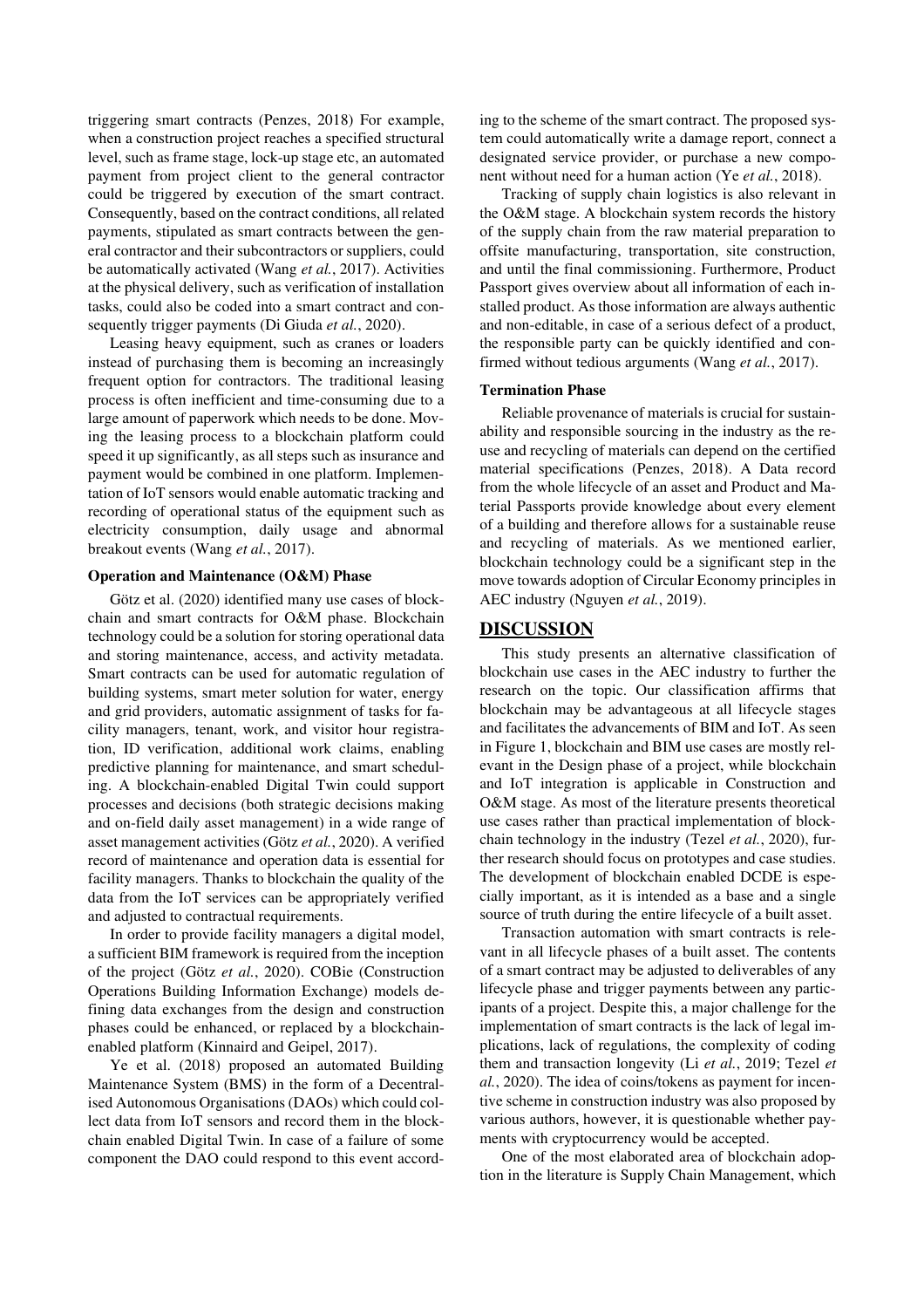occurs during the Construction phase. It might be caused by the relevance of this topic to other industries which are generally much more advanced in the adoption of technological innovations. During the Design stage BIM models are intensively developed, therefore the collaboration between multiple stakeholders is essential. Blockchain is often described as a hope for advancement to BIM Level 3, which is the base for the 4<sup>th</sup> industrial revolution of the industry. However, the integration of those two technologies is facing many challenges such as poor technological state of the industry, lack of skills, interoperability and scalability problems (Li *et al.*, 2019; Tezel *et al.*, 2020).

Blockchain use cases in the O&M phase have the potential to disrupt the whole FM sector. As the amount of project information increases with each lifecycle phase, the O&M phase contains the greatest amount of information which needs to be managed by facility managers and therefore the need for blockchain implementation is very high. The integration of BIM, IoT and blockchain technologies is essential to achieve the goal of a real-time Digital Twin and automatic BMS. Implementing such a blockchain based Digital Twin in FM practice could have a profound effect on the effectiveness and sustainability of buildings during their whole lifecycle.

## **CONCLUSION**

Blockchain technology is rapidly evolving and may have a disruptive influence on the AEC industry, as it already has in other sectors. This paper has described the basic principles of blockchain technology and listed recent advances in implementing blockchain in the AEC industry. A wide range of possible use cases were identified and classified according to their integration with other technologies and their relevance in each lifecycle stage.

Recent literature indicates that blockchain technology shows great potential for solving challenges faced by the construction industry across all lifecycle phases of a built asset and has an especially high potential in the O&M phase. Integration of BIM, blockchain and IoT may provide new opportunities for the Facility Management sector and should therefore be further explored in future research. Also, the development of blockchain-enabled DCDE is highlighted as a very important step to achieve the goal of a real-time Digital Twin, which can become a single source of truth across the entire lifecycle of a built asset. A recommendation for future research to focus on practical case studies was also expressed in this paper.

### **ACKNOWLEDGMENTS**

The work presented has been a contribution to CBIM European Training Network funded by the European Union's Horizon 2020 Programme under the Marie Skłodowska-Curie grant agreement No 860555.

### **REFERENCES**

Agarwal, R., Chandrasekaran, S. and Sridhar, M. (2016), "Imagining construction's digital future", McKinsey, available at: https://www.mckinsey.com/businessfunctions/operations/our-insights/imagining-constructions-digital-future (accessed 6.01.2020).

- Das, M., Luo, H. and Cheng, J.C.P. (2020), "Securing interim payments in construction projects through a blockchain-based framework", *Automation in Construction*, Vol. 118.
- Di Giuda, G.M., Pattini, G., Seghezzi, E., Schievano, M. and Paleari, F. (2020), "The construction contract execution through the integration of blockchain technology", *Research for Development*, pp. 27–36.
- Dounas, T., Lombardi, D. and Jabi, W. (2020), "Framework for decentralised architectural design BIM and Blockchain integration", *International Journal of Architectural Computing*.
- Erri Pradeep, A.S., Yiu, T.W. and Amor, R. (2019), "Leveraging Blockchain Technology in a BIM Workflow: A Literature Review", presented at the International Conference on Smart Infrastructure and Construction 2019 (ICSIC), UK, pp. 371–380.
- Gerber, D. and Nguyen, B. (2019), *Blockchain Technology Timeline: Case Studies in the Built Environment.*, Arup, London.
- Götz, C.S., Karlsson, P. and Yitmen, I. (2020), "Exploring applicability, interoperability and integrability of Blockchain-based digital twins for asset life cycle management", *Smart and Sustainable Built Environment*.
- Hunhevicz, J.J. and Hall, D.M. (2020), "Do you need a blockchain in construction? Use case categories and decision framework for DLT design options", *Advanced Engineering Informatics*, Vol. 45.
- Kifokeris, D. and Koch, C. (2020), "A conceptual digital business model for construction logistics consultants, featuring a sociomaterial blockchain solution for integrated economic, material and information flows", *Journal of Information Technology in Construction*, Vol. 25, pp. 500–521.
- Kim, K., Lee, G. and Kim, S. (2020), "A Study on the Application of Blockchain Technology in the Construction Industry", *KSCE Journal of Civil Engineering*, Springer Verlag, Vol. 24 No. 9, pp. 2561–2571.
- Kinnaird, C. and Geipel, M. (2017), "Blockchain Technology: How the Inventions Behind Bitcoin are Enabling a Network of Trust for the Built Environment", ARUP, available at: https://www.arup.com/perspectives/publications/research/section/blockchain-technology.
- Kiu, M.S., Chia, F.C. and Wong, P.F. (2020), "Exploring the potentials of blockchain application in construction industry: a systematic review", *International Journal of Construction Management*, pp. 1–10.